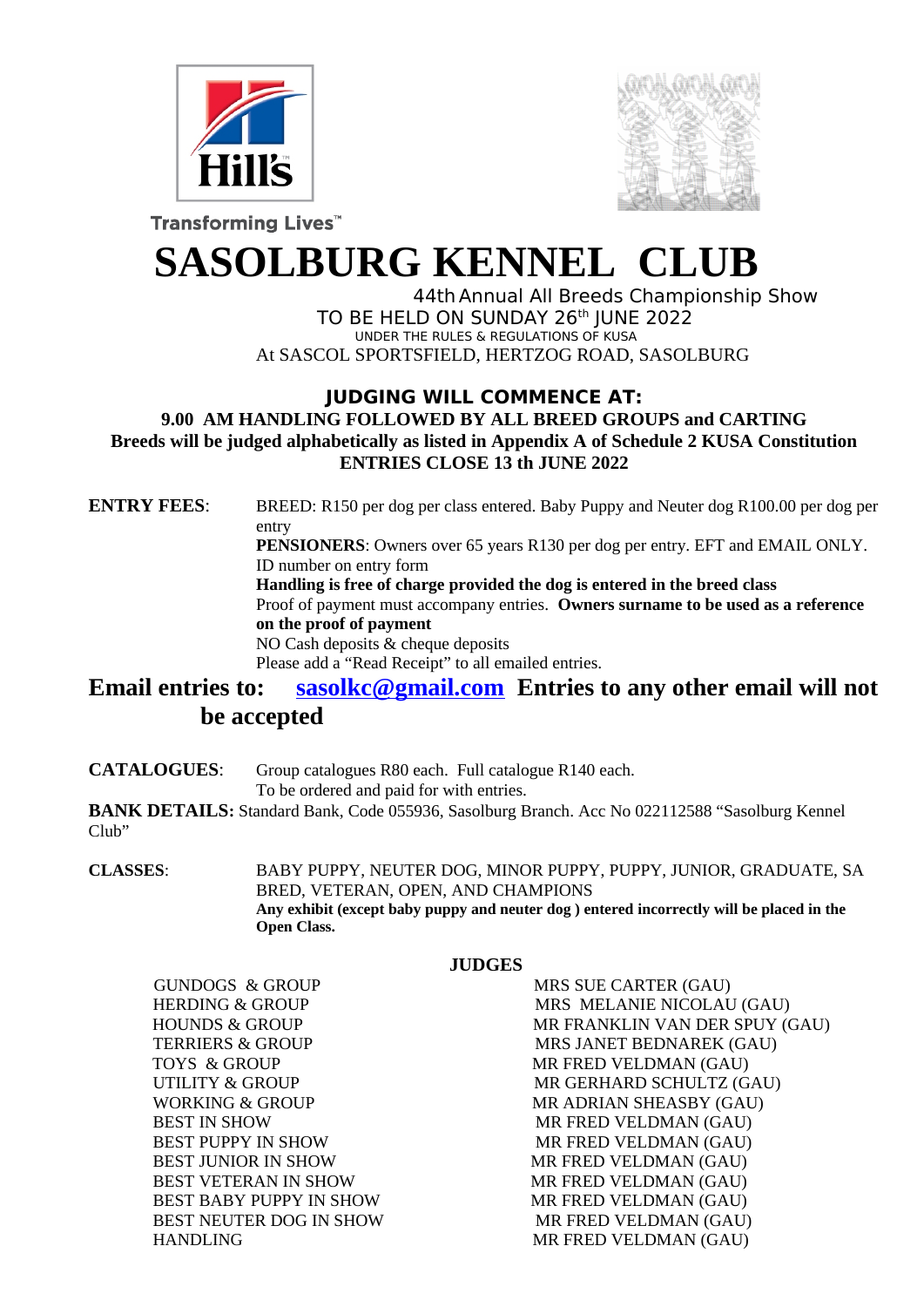

Transforming Lives<sup>"</sup>

# **CARTING**

## **CLASSES – ALL 4 CLASSES (MINI SENIOR, STANDARD SENIOR, MINI NOVICE, STANDARD NOVICE)**

**Dogs must be older than 14 months Entry Fee R100.00 per dog, per class Payment to** Standard Bank, Code 055936, Sasolburg Branch. Acc No 022112588 "Sasolburg Kennel Club"

**Judge – Yvonne Taentzer Entries to – [louthomp254@gmail.com](mailto:louthomp254@gmail.com) (Carting entries to this email will be accepted, to any other email will not be accepted)**

Closing date 13.6.2022

#### **SHOW MANAGER**: **Ron Juckes VET ON CALL: Dr Letitia Swartz**

**SHOW SECRETARY**: Yvonne Jefferies 082 920 5500 or [myjeffs@global.co.za](mailto:myjeffs@global.co.za) or Fax 086 672 5200 CLUB OFFICIALS Chairman – Ron Juckes, Vice Chairman – Mike Jefferies, Secretary – Yvonne Jefferies, Treasurer – Jane Pott

#### **PLEASE NOTE**

**RING NUMBERS** will not be sent – they may be collected on the morning of the show. The committee reserves the right to appoint alternate judges if necessary Please ensure your email address is correctly entered on your entry form Bring hard copies of proof of payment and entries to the show. No electronic entries will be accepted on the day Any incomplete or illegible entries or those not accompanied by the correct fees will not be captured. The judge reserves his right to use the scales on the day should he so wish.

#### **Order of judging**

Breed: Best of Breed, Best Puppy in Breed, Best Junior in Breed, Best Veteran in Breed. Baby Puppy and Neuter dog

Groups: Best in Group, Best Puppy in Group, Best Junior in Group, Best Veteran in Group. Baby Puppy and Neuter dog And shall be announced in reverse order

In Show: Best Baby Puppy, Best Neuter Dog Best Puppy in Show, Best Junior in Show, Best Veteran in Show & Best in Show. And shall be announced in reverse order

Ensure entries and deposit slips are clearly legible

No postal orders, registered mail or postal entries please

Money will not be refunded for incorrect entries

The club reserves the right to cancel or amalgamate classes, amend the prize list, return entries or replace the judge should the need arise

Entry forms must be the form issed by KUSA on 1.1.2022. If this form is not used then it is assumed that the exhibitor accepts the terms and conditions laid out in the entry form issued by KUSA on 1.1.2022.